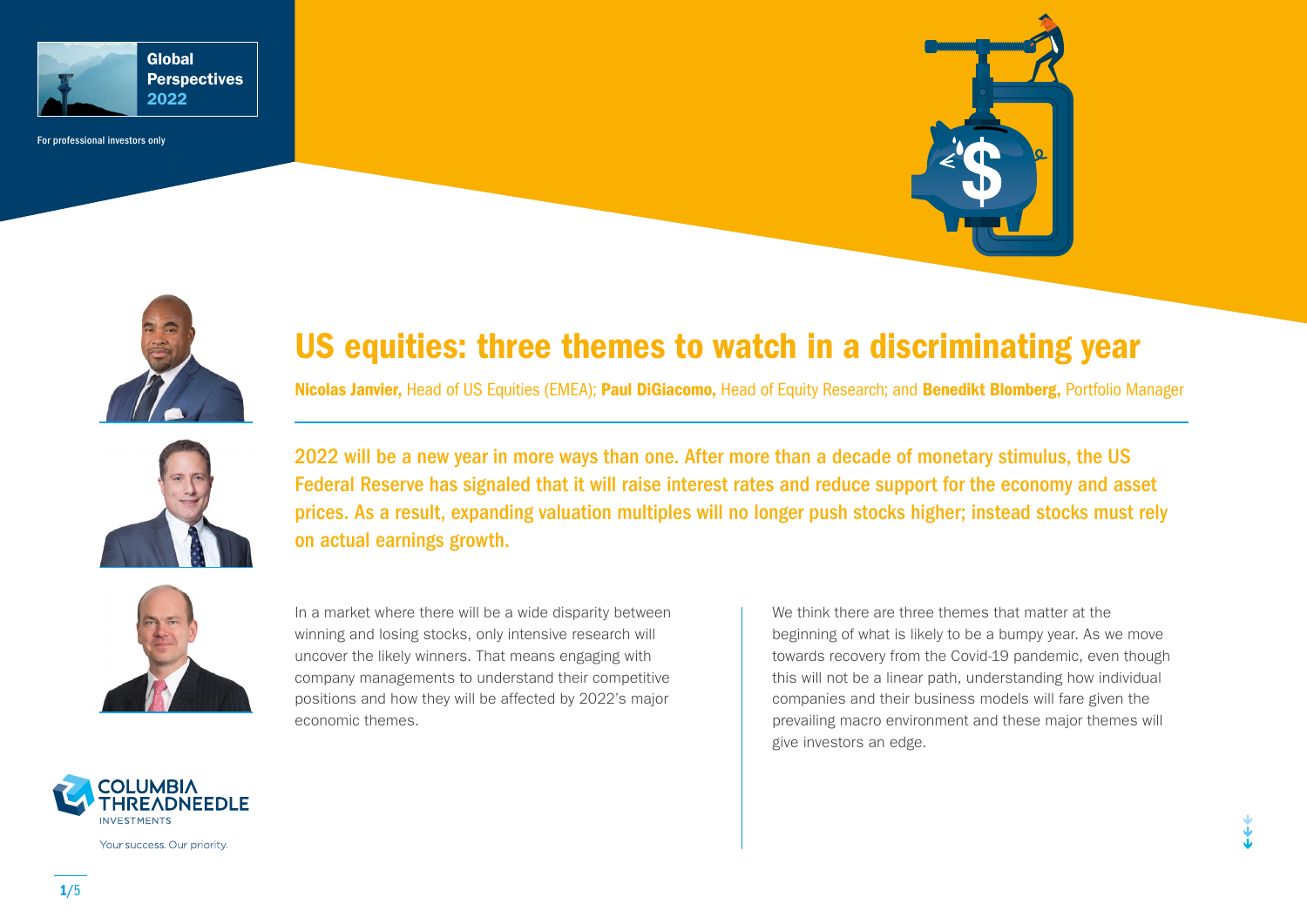

#### Theme 1: Products versus services

Firstly, there is the question of how consumers will expend pent-up demand. Before the pandemic, consumers preferred "experiences". As a result services such as travel, hotels, restaurants, flights and cruises were in hot demand. But social distancing turned that on its head, with the result that US consumer spending on goods such as furnishings and clothing is up 21% since the end of 2019, yet spending on services languishes at pre-pandemic levels.<sup>1</sup>

As 2022 progresses, the pandemic's likely retreat will favour services once more. But to what extent? And will the Omicron and Delta variants slow the reversal?

#### Figure 1: Goods demand outstrips services

| <b>Real Personal Consumption Expenditures</b> |              |              |                |  |  |  |  |
|-----------------------------------------------|--------------|--------------|----------------|--|--|--|--|
|                                               | 04 2019      | 03 2021      | Delta (%)      |  |  |  |  |
| Motor vehicles and parts                      | \$537,490    | \$576,318    | $\overline{7}$ |  |  |  |  |
| Furnishings and durable household equipment   | \$421,774    | \$502,640    | 19             |  |  |  |  |
| Recreational goods and vehicles               | \$596,206    | \$801,765    | 34             |  |  |  |  |
| Other durable goods                           | \$258,851    | \$336,883    | 30             |  |  |  |  |
| Durable goods (total)                         | \$1,794,660  | \$2,159,478  | 20             |  |  |  |  |
| Clothing and footwear                         | \$415,107    | \$505,396    | 22             |  |  |  |  |
| Food and beverages                            | \$994,714    | \$1,112,602  | 12             |  |  |  |  |
| Other nondurable goods                        | \$1,137,907  | \$1,304,907  | 15             |  |  |  |  |
| Gasoline and other energy goods               | \$442,967    | \$438,058    | $-1$           |  |  |  |  |
| Nondurable goods (total)                      | \$3,010,062  | \$3,398,820  | 13             |  |  |  |  |
| Goods (total)                                 | \$4,786,890  | \$5,524,119  | 15             |  |  |  |  |
| Housing and utilities                         | \$2,111,835  | \$2,150,041  | $\overline{2}$ |  |  |  |  |
| Health care                                   | \$2,263,304  | \$2,222,833  | $-2$           |  |  |  |  |
| <b>Transportation services</b>                | \$461,905    | \$396,702    | $-14$          |  |  |  |  |
| <b>Recreation services</b>                    | \$510,164    | \$418,320    | $-18$          |  |  |  |  |
| Food services and accommodation               | \$854,637    | \$850,816    | 0              |  |  |  |  |
| Financial services and insurance              | \$850,903    | \$877,907    | 3              |  |  |  |  |
| Other services                                | \$1,132,570  | \$1,114,336  | $-2$           |  |  |  |  |
| <b>Services</b>                               | \$8,505,897  | \$8,365,837  | $-2$           |  |  |  |  |
| Personal consumption expenditures (PCEs)      | \$13,248,981 | \$13,723,725 | 4              |  |  |  |  |

Source: Bureau of Economic Analysis, https://www.bea.gov/data/income-saving/personal-income.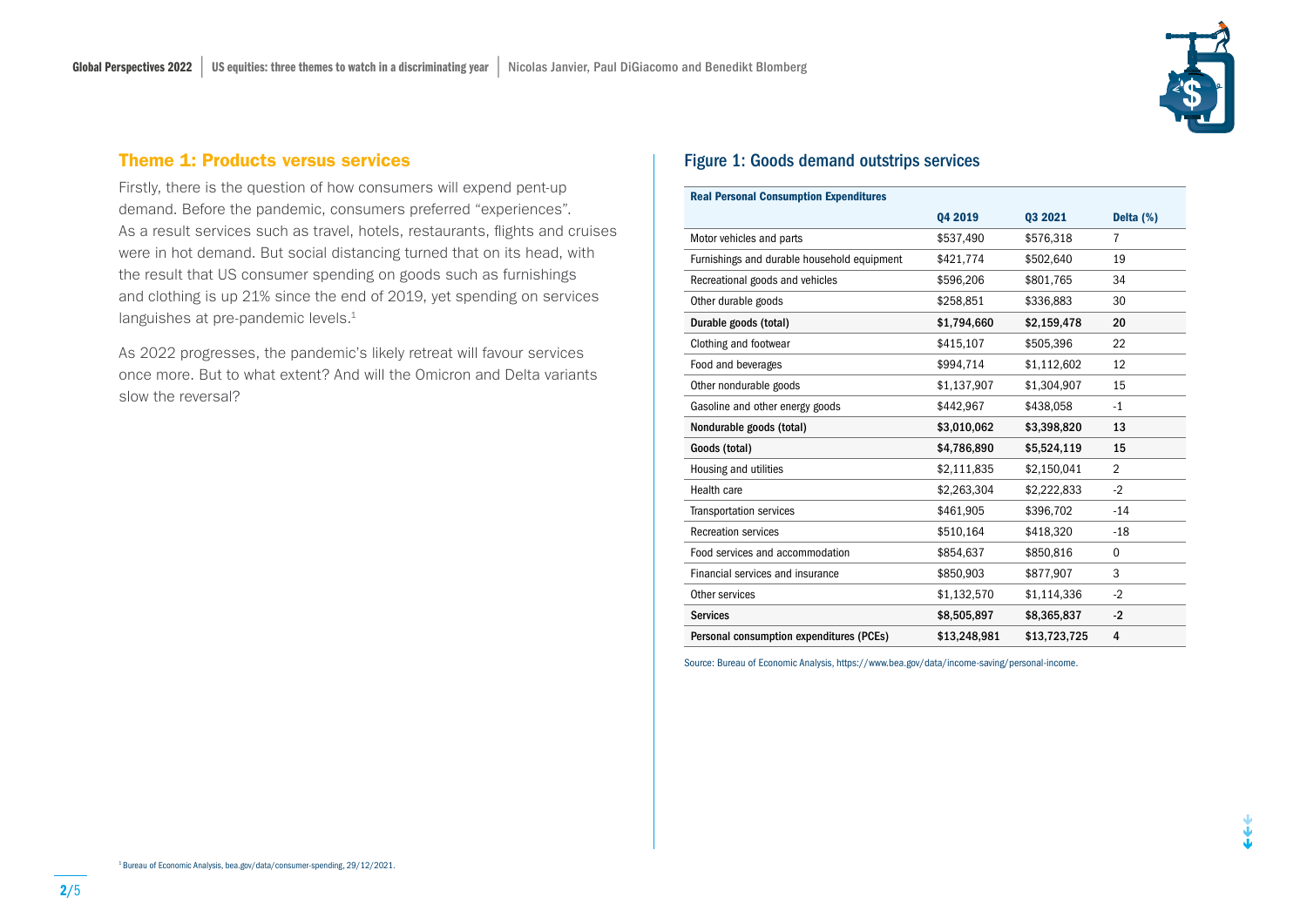

### Theme 2: Continuing shortages

A related theme is the shortages beleaguering the economy and stoking inflation. They predominantly affect three areas: retail inventories, the supply chain and labour. To start with, retail inventories are struggling to keep up with consumer demand for goods – such lean inventory is restraining sales. Supply chains, too, are having a hard time keeping up, gridlocked by factors such as a resurgence in demand and bad forecasting. We think that supply chain shortages will ease in early 2022 and stabilise over the course of the year, probably returning to normal by the beginning of 2023. In terms of labour, there are still four million missing workers due to a combination of Covid-19 deaths, early retirement, caregivers not returning to work and lower levels of immigration.

Perhaps counterintuitively, shortages benefit some companies because they bolster pricing. Our analysts judge that businesses in areas such as air freight and agriculture have most to gain from shortages, while automobile companies, miners and even banks have much to lose.

## Figure 2: Who will be the winners and losers from 2022's shortages?

|                |                        |                                                     | Scoring: -2 to 2<br>$(-2)$ = worse; 0 = neutral; 2 = best) |                        |                 |
|----------------|------------------------|-----------------------------------------------------|------------------------------------------------------------|------------------------|-----------------|
|                | <b>Sector</b>          | <b>Vertical</b>                                     | <b>Sales</b>                                               | Margins/<br><b>EPS</b> | <b>Combined</b> |
| <b>Benefit</b> | Industrials            | Air freight and logistics                           | $\overline{2}$                                             | $\overline{2}$         | 4               |
|                | <b>Materials</b>       | Agriculture                                         | $\overline{2}$                                             | $\overline{2}$         | 4               |
|                | Consumer discretionary | <b>Household durables</b>                           | 1                                                          | 1                      | $\overline{2}$  |
|                | Consumer discretionary | Internet and direct marketing retail                | $\mathbf{1}$                                               | $\mathbf{1}$           | $\overline{2}$  |
|                | Consumer discretionary | Multiline retail                                    | $\mathbf{1}$                                               | $\mathbf{1}$           | $\overline{2}$  |
|                | Consumer discretionary | Speciality retail                                   | $\mathbf{1}$                                               | $\mathbf{1}$           | $\overline{2}$  |
|                | Consumer discretionary | Textiles, apparel and luxury goods                  | $\mathbf{1}$                                               | $\mathbf{1}$           | $\overline{2}$  |
|                | Energy                 | Energy equipment and services                       | $\mathbf{1}$                                               | $\mathbf{1}$           | $\overline{2}$  |
|                | Energy                 | Oil, gas and consumable fuels                       | 1                                                          | $\mathbf{1}$           | $\overline{2}$  |
|                | <b>Materials</b>       | <b>Commodity chemicals</b>                          | 1                                                          | $\mathbf{1}$           | $\overline{2}$  |
|                | Industrials            | Trading companies and<br>distributors               | $\Omega$                                                   | $-1$                   | $-1$            |
|                | Information technology | Communications equipment                            | $-1$                                                       | $\Omega$               | $-1$            |
|                | Information technology | Electronic equipment, instruments<br>and components | $-1$                                                       | $\Omega$               | $-1$            |
|                | Information technology | Technology hardware, storage and<br>peripherals     | $-1$                                                       | $\Omega$               | $-1$            |
|                | <b>Financials</b>      | <b>Banks</b>                                        | $-1$                                                       | $-1$                   | $-2$            |
|                | Health care            | Life sciences tools and services                    | $-1$                                                       | $-1$                   | $-2$            |
|                | <b>Materials</b>       | Metals and mining                                   | $-1$                                                       | $-1$                   | $-2$            |
|                | Consumer discretionary | Automobiles                                         | $-2$                                                       | $-1$                   | $-3$            |
| Hurt           | Consumer discretionary | Auto components                                     | $-2$                                                       | $-2$                   | $-4$            |

Source: Columbia Threadneedle Investments internal scoring survey of covered US equities, 10 Jamuary 2021.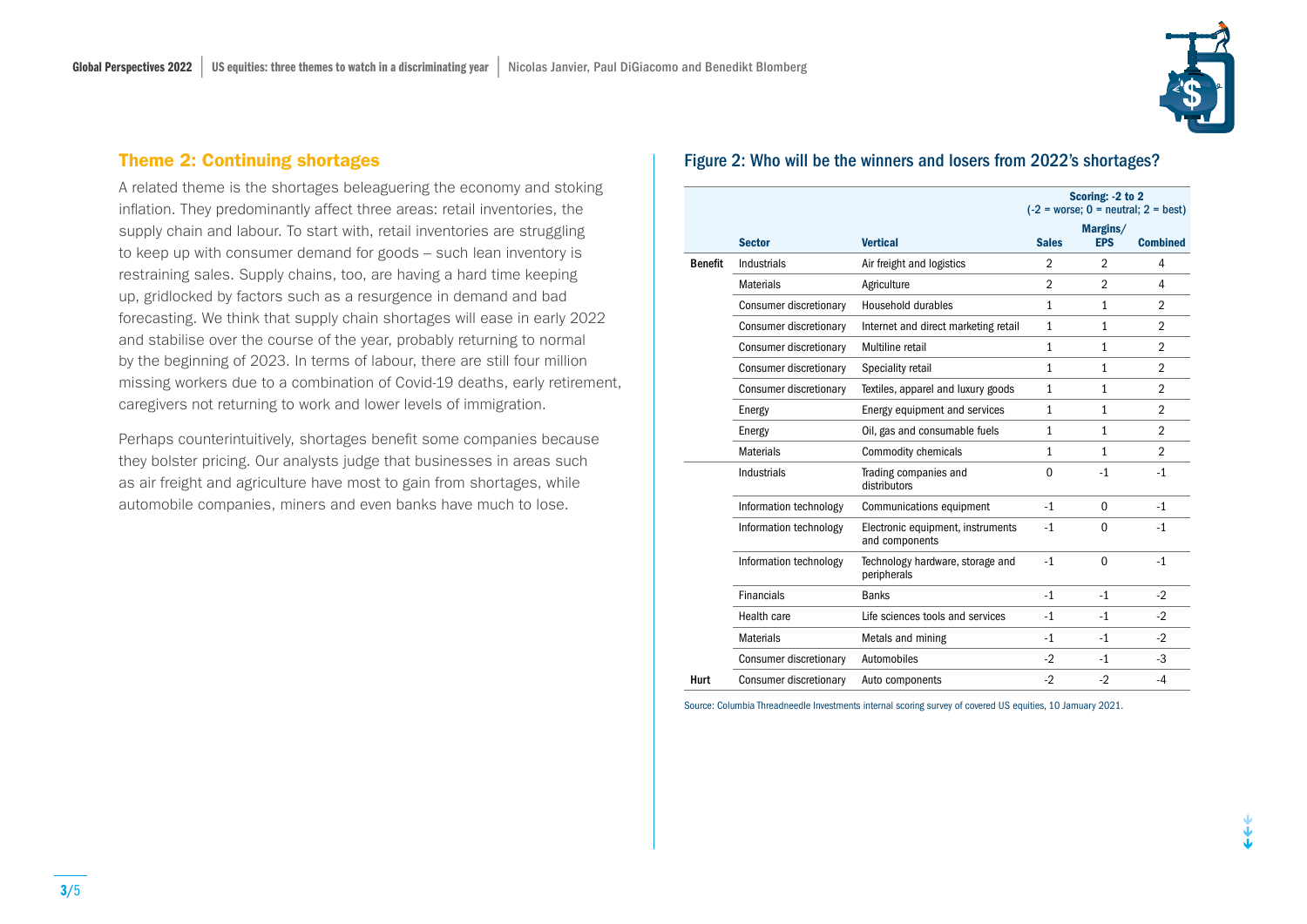

#### Theme 3: ESG's rise

A longer-term theme set to accelerate in 2022 is consumer concern about climate change. North American companies are already starting to respond by changing their behaviour; expect the pace to pick up next year. For instance, Union Pacific, North America's biggest railroad company, published its first climate action plan at the end of 20212 detailing steps to reduce its environmental impact, with an eye to achieving net-zero emissions by 2050. Others will follow.

We are engaging with companies in a consultative manner about environmental, social and governance (ESG) issues, seeking to understand what they are doing, as well as how this may impact their earnings over time.

# Conclusion: Rewarding research intensity

2022 will be a year when the Federal Reserve tightens monetary stimulus for the first time since the 2009 global financial crisis. In many ways, this will mark a watershed. Tighter monetary conditions will make equity markets more discriminating as higher earnings become the main driver of stock price gains.

In such a changed environment, progress for equities will be bumpy and uneven. Intensive research will be needed to find the stocks able to continue growing their earnings.